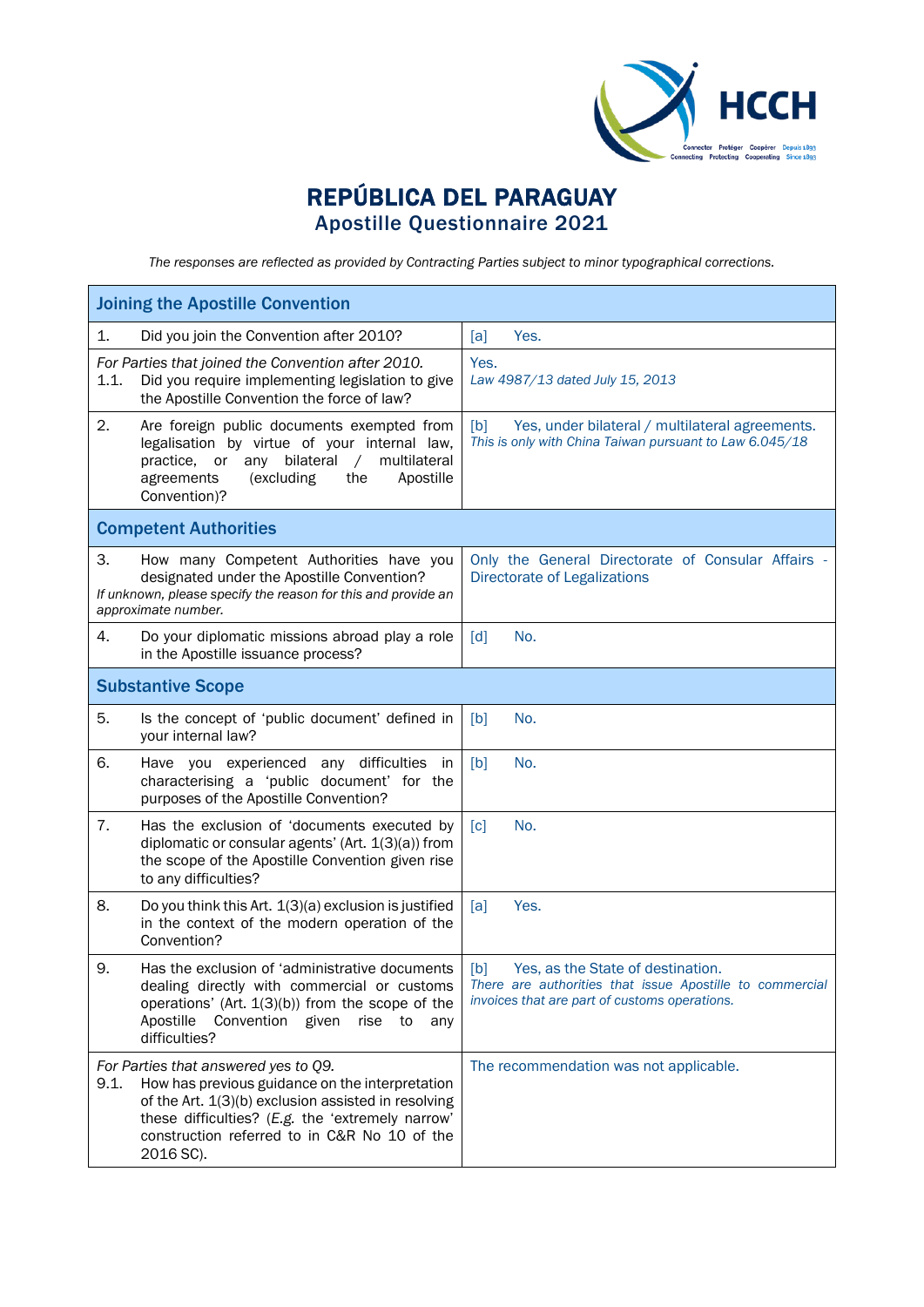| 10.                                 | Do you think this Art. 1(3)(b) exclusion is justified<br>in the context of the modern operation of the<br>Convention?    | Yes.<br>[a]                                                                                                                                                              |                                                                      |              |                      |
|-------------------------------------|--------------------------------------------------------------------------------------------------------------------------|--------------------------------------------------------------------------------------------------------------------------------------------------------------------------|----------------------------------------------------------------------|--------------|----------------------|
| 11.                                 | Do you issue (outgoing) or accept (incoming)                                                                             |                                                                                                                                                                          |                                                                      | <b>Issue</b> | Accept               |
|                                     | Apostilles for any of the following categories of<br>document?                                                           |                                                                                                                                                                          | Certificates of origin                                               |              |                      |
|                                     |                                                                                                                          |                                                                                                                                                                          | X                                                                    | X            |                      |
|                                     |                                                                                                                          |                                                                                                                                                                          | Import licences                                                      | X            | X                    |
|                                     |                                                                                                                          | Health and safety certificates<br>issued by the relevant<br>government authorities or                                                                                    | X                                                                    | X            |                      |
|                                     |                                                                                                                          | Certificates of products                                                                                                                                                 | X                                                                    | X            |                      |
|                                     |                                                                                                                          |                                                                                                                                                                          | Certificates of conformity                                           | X            | X                    |
|                                     |                                                                                                                          | End user certificates<br>(i.e. documents certifying that the<br>buyer is the end user of acquired                                                                        | X                                                                    | X            |                      |
|                                     |                                                                                                                          |                                                                                                                                                                          | Commercial invoices                                                  |              |                      |
|                                     | <b>Apostille Process</b>                                                                                                 |                                                                                                                                                                          |                                                                      |              |                      |
|                                     | <b>Certification of Public Documents</b>                                                                                 |                                                                                                                                                                          |                                                                      |              |                      |
| 12.                                 | Do any of your public documents require some<br>other intermediate certification before the<br>issuance of an Apostille? | Yes, an intermediate certification is required for<br>[a]<br>some categories of public documents.                                                                        |                                                                      |              |                      |
|                                     | For Parties that answered yes to Q12.<br>12.1. What categories of public document require                                | Category of public<br>Why certification is required<br>document                                                                                                          |                                                                      |              |                      |
| intermediate certification and why? |                                                                                                                          | We do not have all the records of<br>The scope is<br>signatures of the officials who<br>regarding all<br>issue documents in each<br>public<br>documents.<br>institution. |                                                                      |              |                      |
|                                     | <b>Requesting an Apostille (Outgoing)</b>                                                                                |                                                                                                                                                                          |                                                                      |              |                      |
| 13.                                 | How can an Apostille be requested?                                                                                       | [a]<br>In person.                                                                                                                                                        |                                                                      |              | X                    |
|                                     |                                                                                                                          | [b]<br>By post.                                                                                                                                                          |                                                                      |              |                      |
|                                     |                                                                                                                          | By email.<br>[c]                                                                                                                                                         |                                                                      |              |                      |
|                                     |                                                                                                                          | Through a website.<br>[d]                                                                                                                                                |                                                                      |              |                      |
|                                     |                                                                                                                          | Other.<br>[e]                                                                                                                                                            |                                                                      |              |                      |
| 14.                                 | When issuing an Apostille, do you enquire about<br>the State of destination?                                             | Yes, the enquiry is made orally.<br>[b]                                                                                                                                  |                                                                      |              |                      |
| 15.                                 | How long does it take for an Apostille to be<br>issued?                                                                  | In-person request<br>(paper Apostille)                                                                                                                                   | Other requests<br>(from the time of<br>receipt) (paper<br>Apostille) |              | e-Apostille requests |
|                                     |                                                                                                                          | On the same<br>day                                                                                                                                                       |                                                                      |              |                      |
| 16.                                 | Does your Competent Authority impose a fee for<br>issuing an Apostille?                                                  | [a]<br>Yes, a single price for all Apostilles.<br>One minimum daily wage = $Gs$ 168,650<br>which is<br>approximately US\$25.                                             |                                                                      |              |                      |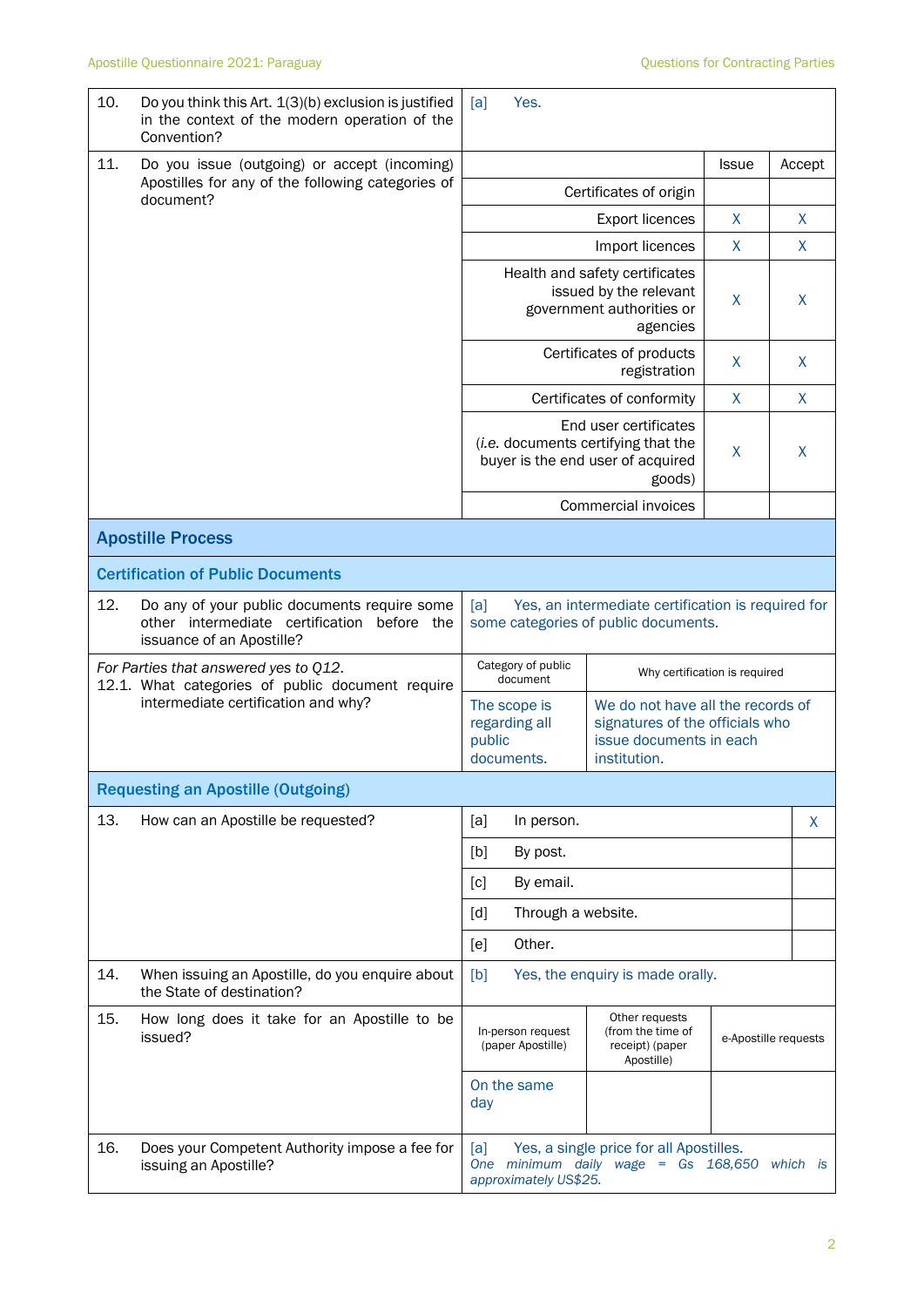$\mathbf{r}$ 

|     | <b>Issuing an Apostille (Outgoing)</b>                                                                                                                                                                                                        |                                                                                                                                                                                                         |  |  |  |
|-----|-----------------------------------------------------------------------------------------------------------------------------------------------------------------------------------------------------------------------------------------------|---------------------------------------------------------------------------------------------------------------------------------------------------------------------------------------------------------|--|--|--|
| 17. | How is the origin of a public document verified<br>for the purpose of issuing an Apostille (i.e.<br>verification of the authenticity of the signature,<br>the capacity of the signer, and the identity of the<br>seal / stamp (Art. $5(2)$ )? | Single Competent Authority.<br>[a]<br>A paper-based database of sample signatures /<br>$\mathbf{[i]}$<br>seals / stamps.                                                                                |  |  |  |
| 18. | How does a Competent Authority address<br>situations where it is unable to verify the origin<br>of the public document?                                                                                                                       | The Competent Authority will contact the issuing<br>[b]<br>authority to confirm authenticity but will not issue the<br>Apostille until the new signature, stamp or seal is added<br>to the database.    |  |  |  |
| 19. | In what language(s) are the 10 standard items<br>of your Apostilles available?                                                                                                                                                                |                                                                                                                                                                                                         |  |  |  |
| 20. | In what language(s) are the blank fields of your<br>Apostilles filled in?                                                                                                                                                                     | In three languages.<br>$\lceil c \rceil$<br>Spanish, English and French                                                                                                                                 |  |  |  |
| 21. | How are the blank fields of your Apostilles filled<br>in?                                                                                                                                                                                     | [b]<br>Using computer software.<br>The Comprehensive System of Legalization (SIL by its<br>Spanish initials) is a computer system developed entirely by<br>the Ministry of Foreign Affairs of Paraguay. |  |  |  |
|     | <b>Apostille Registers</b>                                                                                                                                                                                                                    |                                                                                                                                                                                                         |  |  |  |
| 22. | How is your Apostille register, required by<br>Article 7, maintained?                                                                                                                                                                         | Single Competent Authority.<br>[a]<br>Electronic form, publicly accessible online (e-<br>$[1]$<br>Register).                                                                                            |  |  |  |
| 23. | What particulars are contained in your Apostille<br>register?                                                                                                                                                                                 | date of the Apostille<br>[a]<br>Number and<br>X<br>(required).                                                                                                                                          |  |  |  |
|     |                                                                                                                                                                                                                                               | [b]<br>Name and capacity of the person signing<br>the document and $/$ or the name of<br>$\mathsf{X}$<br>authority whose seal or stamp is affixed<br>(required).                                        |  |  |  |
|     |                                                                                                                                                                                                                                               | Name and / or type of underlying<br>[c]<br>X<br>document.                                                                                                                                               |  |  |  |
|     |                                                                                                                                                                                                                                               | [d]<br>Description of the contents of underlying<br>document.                                                                                                                                           |  |  |  |
|     |                                                                                                                                                                                                                                               | Name of the applicant.<br>[e]<br>X                                                                                                                                                                      |  |  |  |
|     |                                                                                                                                                                                                                                               | State of destination.<br>$[f]$                                                                                                                                                                          |  |  |  |
|     |                                                                                                                                                                                                                                               | Copy of the Apostille.<br>[g]                                                                                                                                                                           |  |  |  |
|     |                                                                                                                                                                                                                                               | Copy of the underlying document.<br>[h]                                                                                                                                                                 |  |  |  |
|     |                                                                                                                                                                                                                                               | Other.<br>$[1]$<br><b>Document Number</b><br>X<br>٠<br>Bar code for online verification                                                                                                                 |  |  |  |
| 24. | Is there a limit to how long records can be<br>retained on the Apostille register?                                                                                                                                                            | [d]<br>No.                                                                                                                                                                                              |  |  |  |
| 25. | If your register is not publicly accessible, how<br>frequently do your Competent Authorities<br>receive requests to verify an Apostille they have<br>issued in the register?                                                                  | Not applicable, register is publicly accessible.<br>[g]                                                                                                                                                 |  |  |  |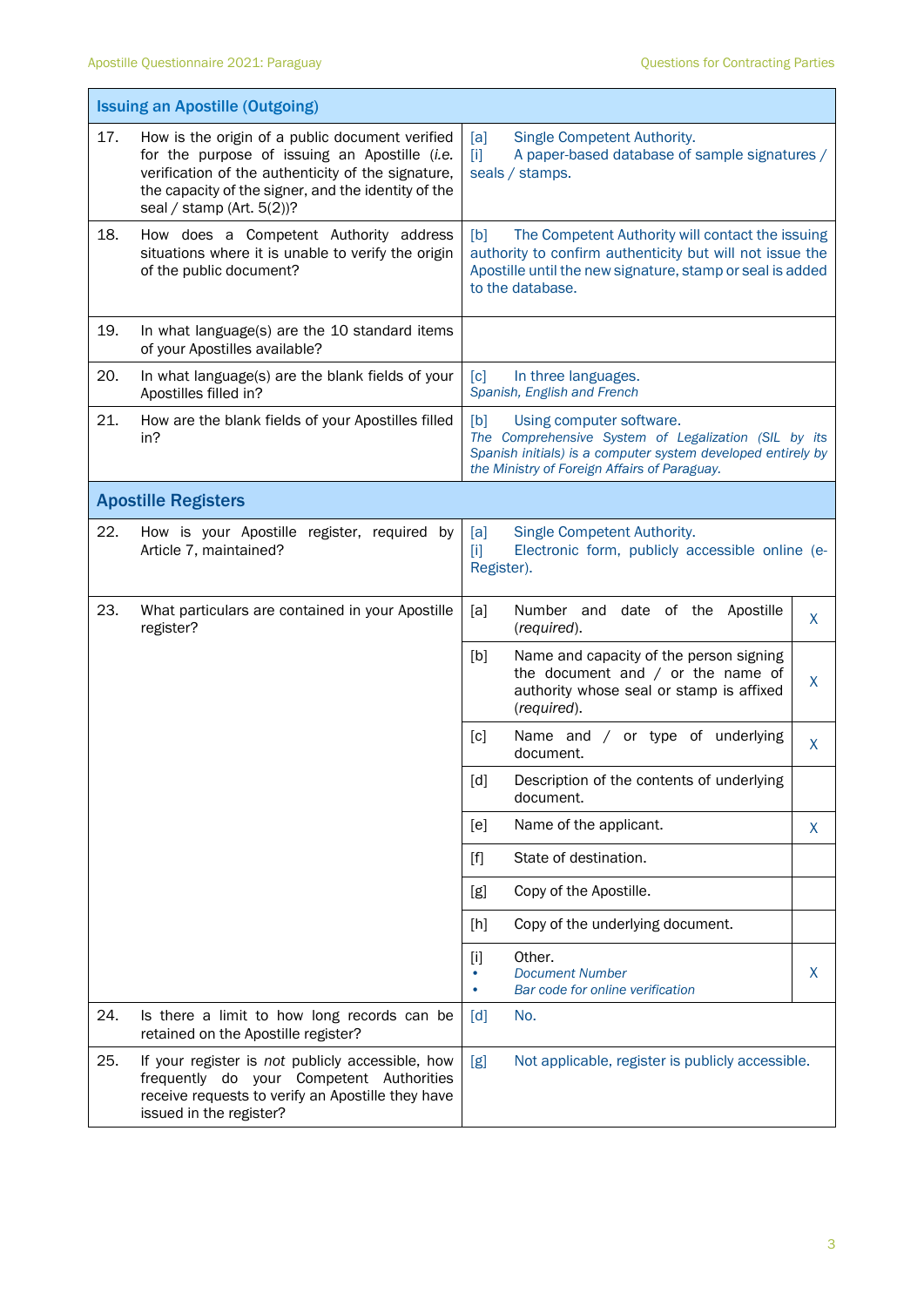|                                                                                        | <b>Technology &amp; the e-APP</b>                                                                                                                                                                                           |                          |                                                                                                                                                                                                                           |   |
|----------------------------------------------------------------------------------------|-----------------------------------------------------------------------------------------------------------------------------------------------------------------------------------------------------------------------------|--------------------------|---------------------------------------------------------------------------------------------------------------------------------------------------------------------------------------------------------------------------|---|
| 26.                                                                                    | Under your internal law, do you recognise<br>electronic / digital signatures as functionally<br>equivalent to handwritten signatures (i.e. can a<br>public document be signed electronically)?                              | [a]                      | Yes.<br>Law 4017/10 dated December 24, 2010                                                                                                                                                                               |   |
| 27.                                                                                    | Under your internal law, are public documents<br>executed, or able to be executed, in electronic<br>form (whether or not they are to be used abroad<br>under the Convention)?                                               | [a]                      | Yes.                                                                                                                                                                                                                      |   |
| For Parties that answered yes to Q27.<br>27.1. What categories of public documents are |                                                                                                                                                                                                                             | [a]                      | All public documents.                                                                                                                                                                                                     |   |
|                                                                                        | executed, or able to be executed, in electronic<br>form (whether or not they are to be used abroad<br>under the Convention)?                                                                                                | [b]                      | Civil status documents (e.g. birth, death<br>and<br>marriage<br>certificates)<br>and<br>certificates of non-impediment.                                                                                                   | X |
|                                                                                        |                                                                                                                                                                                                                             | $\lceil c \rceil$        | Other<br>administrative<br>documents<br>(including decisions from administrative<br>tribunals or decision-making bodies).                                                                                                 |   |
|                                                                                        |                                                                                                                                                                                                                             | [d]                      | Extracts from commercial registers and<br>other registers.                                                                                                                                                                |   |
|                                                                                        |                                                                                                                                                                                                                             | [e]                      | Notarial authentications of signatures.                                                                                                                                                                                   |   |
|                                                                                        | $[f]$                                                                                                                                                                                                                       | Other notarial acts.     |                                                                                                                                                                                                                           |   |
|                                                                                        |                                                                                                                                                                                                                             | [g]                      | Diplomas<br>other<br>education<br>and<br>documents.                                                                                                                                                                       |   |
|                                                                                        |                                                                                                                                                                                                                             | [h]                      | Court documents, including judgments.                                                                                                                                                                                     |   |
|                                                                                        |                                                                                                                                                                                                                             | $[1]$                    | Patents or other documents pertaining to<br>intellectual property rights.                                                                                                                                                 |   |
|                                                                                        |                                                                                                                                                                                                                             | [j]                      | Documents relating to adoptions.                                                                                                                                                                                          |   |
|                                                                                        |                                                                                                                                                                                                                             | [k]                      | Translations.                                                                                                                                                                                                             |   |
|                                                                                        |                                                                                                                                                                                                                             | $[1]$                    | Medical or health certificates.                                                                                                                                                                                           |   |
|                                                                                        |                                                                                                                                                                                                                             | [m]                      | Criminal records.                                                                                                                                                                                                         | X |
|                                                                                        |                                                                                                                                                                                                                             | [n]                      | Import or export licences.                                                                                                                                                                                                |   |
|                                                                                        |                                                                                                                                                                                                                             | [0]                      | Certificates of origin.                                                                                                                                                                                                   |   |
|                                                                                        |                                                                                                                                                                                                                             | [p]                      | Certificates of conformity.                                                                                                                                                                                               |   |
|                                                                                        |                                                                                                                                                                                                                             | $\lbrack q \rbrack$      | Other.<br>The following link shows all the Public documents<br>that can be issued digitally<br>https://www.paraguay.gov.py/documentos                                                                                     | X |
|                                                                                        | For Parties that answered yes to Q27.<br>27.2. Approximately what percentage of your public<br>documents are originally executed in electronic<br>form (whether or not they are to be used abroad<br>under the Convention)? |                          | Approximately 20% of the total                                                                                                                                                                                            |   |
| 28.                                                                                    | Do you issue e-Apostilles?                                                                                                                                                                                                  | [b]<br>[1]<br>Apostille. | No.<br>We are studying the use of e-Apostilles and plan<br>to implement the e-Apostille component.<br>Currently, we are currently receiving assistance from the<br>Republic of Chile in order to implement the electronic |   |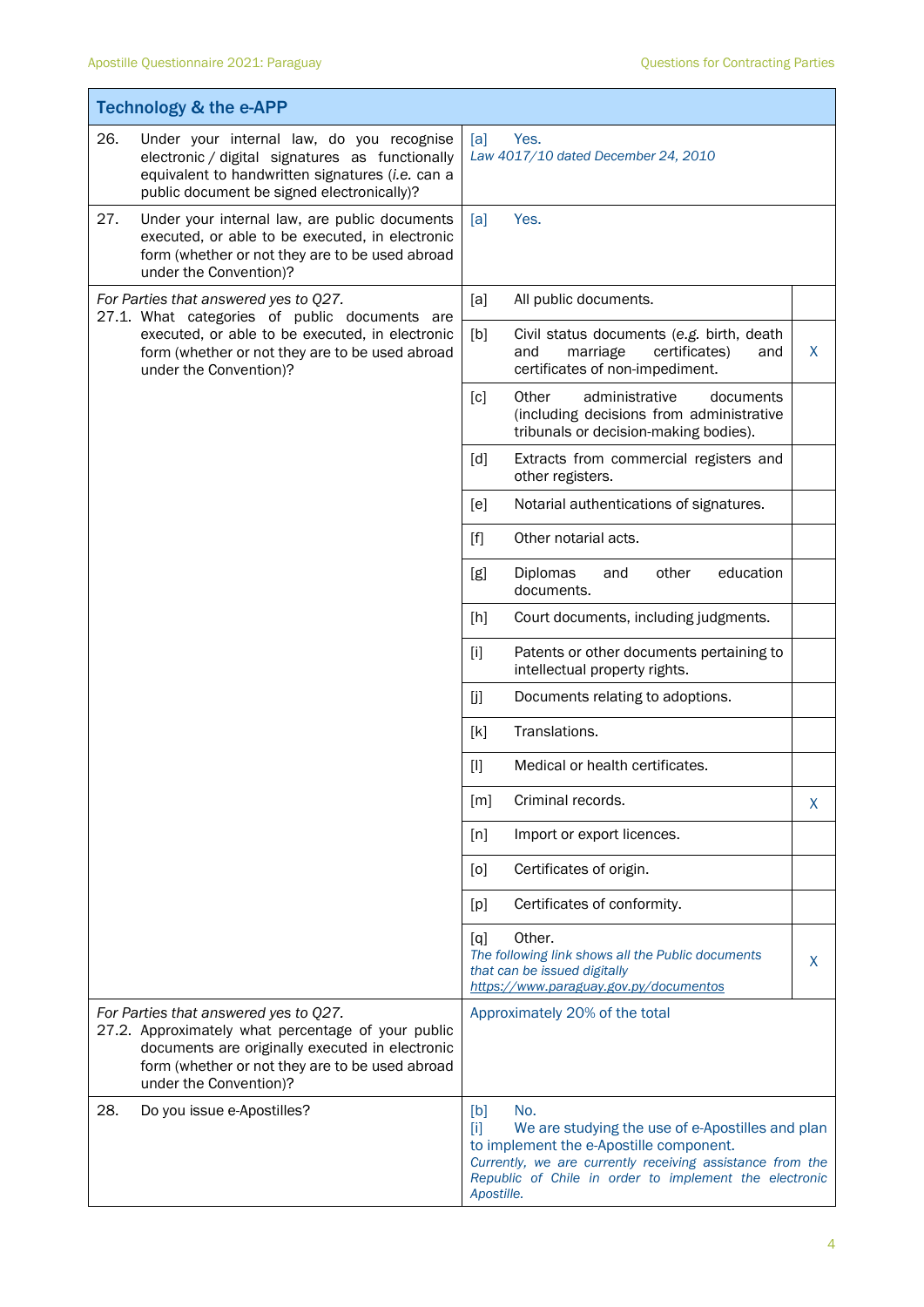| For Parties that answered no to Q28.<br>28.1. What challenges are you facing that may prevent                                                                     | Internal law limitations.<br>[a]                                                                           |  |  |  |
|-------------------------------------------------------------------------------------------------------------------------------------------------------------------|------------------------------------------------------------------------------------------------------------|--|--|--|
| you from implementing the e-Apostille?                                                                                                                            | [b]<br>Judicial or administrative structure.                                                               |  |  |  |
|                                                                                                                                                                   | Implementation challenges (e.g. lack of<br>[c]<br>X<br>resources, lack of infrastructure).                 |  |  |  |
|                                                                                                                                                                   | Cost.<br>[d]<br>X                                                                                          |  |  |  |
|                                                                                                                                                                   | System interoperability / compatibility.<br>[e]                                                            |  |  |  |
|                                                                                                                                                                   | $[f]$<br>Security concerns.                                                                                |  |  |  |
|                                                                                                                                                                   | Other.<br>[g]                                                                                              |  |  |  |
| For Parties that answered no to Q28.<br>28.2. How do you issue an Apostille for a public<br>document executed in electronic form?                                 | By paper Apostille, attached to a hard copy of the<br>[b]<br>electronic public document.                   |  |  |  |
| 29.<br>Are your authorities<br>equipped to accept<br>incoming e-Apostilles?                                                                                       | [a]<br>Yes, all e-Apostilles can be processed.                                                             |  |  |  |
| 30.<br>Do you maintain an e-Register?                                                                                                                             | Yes.<br>[a]                                                                                                |  |  |  |
| For Parties that answered yes to Q30.<br>30.2. What technology is used to maintain your<br>e-Register?                                                            | A government-built platform.<br>[a]                                                                        |  |  |  |
| 31.<br>Have you been in contact with other Competent<br>Authorities that operate an e-APP component<br>and exchanged information and / or relevant<br>experience? | Yes.<br>[a]<br>Assistance from the Republic of Chile                                                       |  |  |  |
| <b>Issues with Apostilles</b>                                                                                                                                     |                                                                                                            |  |  |  |
| 32.<br>Has an Apostille <i>issued</i> by your Competent<br>Authority ever been refused by the authorities of<br>another Contracting Party on the following        | [a]<br>Form requirements (e.g. square-shaped,<br>sides of at least nine centimetres, border,<br>ink, etc). |  |  |  |
| grounds:                                                                                                                                                          | [b]<br>The manner in which the Apostille was<br>affixed / attached to the underlying<br>document.          |  |  |  |
|                                                                                                                                                                   | The Apostille was not signed.<br>[c]<br>X.                                                                 |  |  |  |
|                                                                                                                                                                   | 0f<br>the<br>standard<br>[d]<br>One<br>or<br>more<br>informational items were not filled in.               |  |  |  |
|                                                                                                                                                                   | The Apostille was in electronic form (an<br>[e]<br>e-Apostille).                                           |  |  |  |
|                                                                                                                                                                   | The underlying public document was in<br>$[f]$<br>electronic form.                                         |  |  |  |
|                                                                                                                                                                   | The underlying public document had<br>[g]<br>expired / was not issued within a certain<br>timeframe.       |  |  |  |
|                                                                                                                                                                   | The underlying document was not a<br>[h]                                                                   |  |  |  |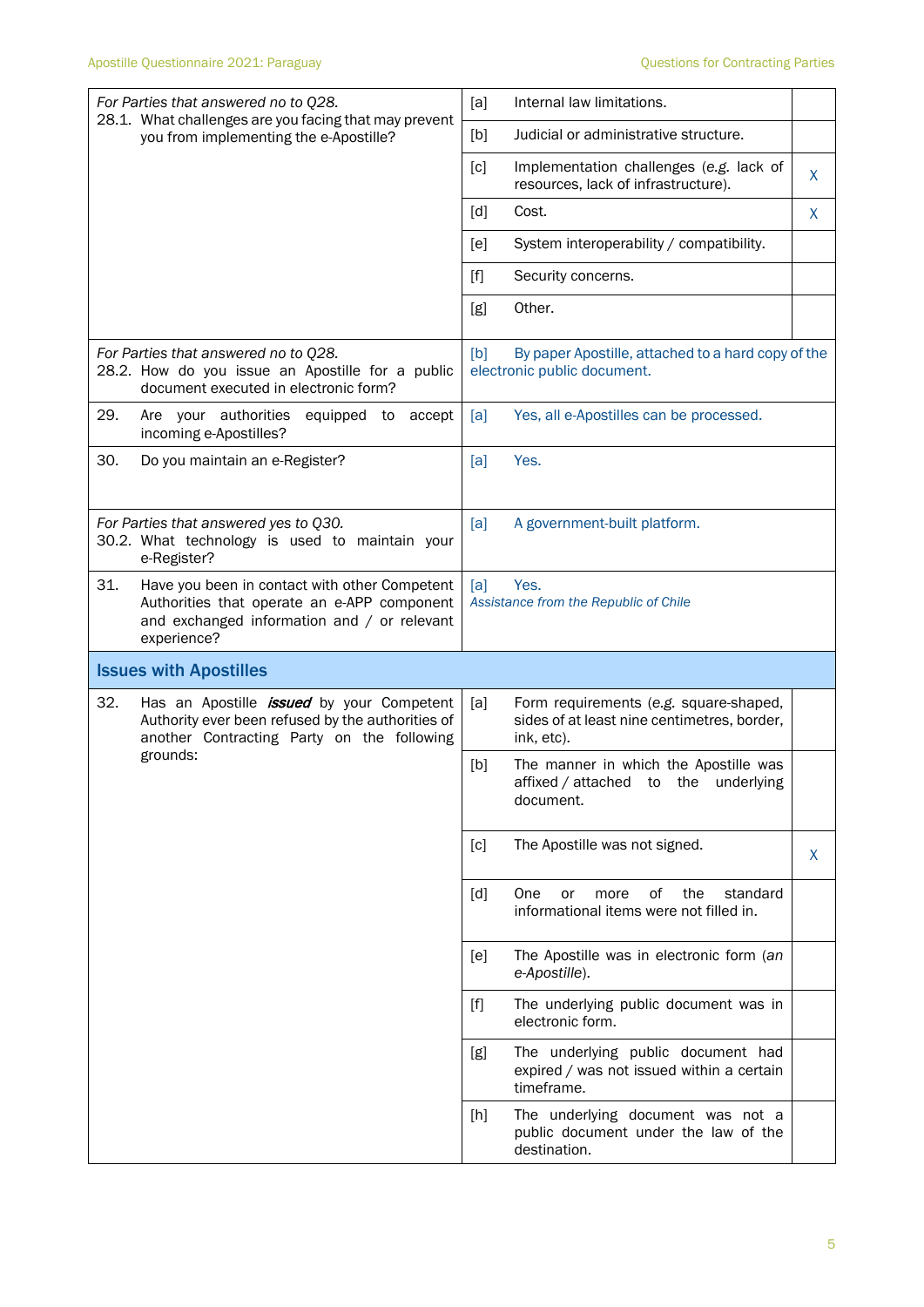|                                                                                                                                                                       | Other.<br>$[1]$<br>This is due to errors in additional data, e.g., incorrect<br>holder name or incorrect document number.<br>Academic Transcripts regularly lack a document<br>number, the Ministry of Foreign Affairs of Paraguay<br>takes as a reference the action number or similar of<br>the office issuing the document. In accordance with<br>X<br>users, the receiving entities reject the Apostilles<br>because they do not coincide with the criteria of MRE<br>Paraguay as per what is the document number, the<br>document number is an additional data for the<br>exclusive use of the Ministry of Foreign Affairs of<br>Paraguay. |   |  |  |
|-----------------------------------------------------------------------------------------------------------------------------------------------------------------------|-------------------------------------------------------------------------------------------------------------------------------------------------------------------------------------------------------------------------------------------------------------------------------------------------------------------------------------------------------------------------------------------------------------------------------------------------------------------------------------------------------------------------------------------------------------------------------------------------------------------------------------------------|---|--|--|
|                                                                                                                                                                       | Unknown.<br>[j]                                                                                                                                                                                                                                                                                                                                                                                                                                                                                                                                                                                                                                 |   |  |  |
|                                                                                                                                                                       | No / Not applicable.<br>[k]                                                                                                                                                                                                                                                                                                                                                                                                                                                                                                                                                                                                                     |   |  |  |
| For Parties that answered other than "No" to Q32.<br>32.1. If an Apostille was rejected, what action did you                                                          | [a]<br>The Apostille was reissued.                                                                                                                                                                                                                                                                                                                                                                                                                                                                                                                                                                                                              | X |  |  |
| take?                                                                                                                                                                 | Contacted the receiving authority.<br>[b]                                                                                                                                                                                                                                                                                                                                                                                                                                                                                                                                                                                                       |   |  |  |
|                                                                                                                                                                       | [c]<br>Contacted the Competent Authority of the<br>place of destination.                                                                                                                                                                                                                                                                                                                                                                                                                                                                                                                                                                        |   |  |  |
|                                                                                                                                                                       | [d]<br>Contacted nearest diplomatic mission of<br>the place of destination.                                                                                                                                                                                                                                                                                                                                                                                                                                                                                                                                                                     |   |  |  |
|                                                                                                                                                                       | [ <sub>e</sub> ]<br>Contacted<br>own<br>diplomatic<br>mission<br>accredited to the place of destination.                                                                                                                                                                                                                                                                                                                                                                                                                                                                                                                                        |   |  |  |
|                                                                                                                                                                       | Contacted the Permanent Bureau.<br>$[f]$                                                                                                                                                                                                                                                                                                                                                                                                                                                                                                                                                                                                        |   |  |  |
|                                                                                                                                                                       | No action taken.<br>[g]                                                                                                                                                                                                                                                                                                                                                                                                                                                                                                                                                                                                                         |   |  |  |
|                                                                                                                                                                       | Other.<br>[h]                                                                                                                                                                                                                                                                                                                                                                                                                                                                                                                                                                                                                                   |   |  |  |
|                                                                                                                                                                       | $[1]$<br>Unknown.                                                                                                                                                                                                                                                                                                                                                                                                                                                                                                                                                                                                                               |   |  |  |
| 33.<br>Competent Authority ever<br>Has your<br>been<br>requested by external Competent Authorities to<br>certify or confirm your procedure for issuing<br>Apostilles? | [b]<br>No.                                                                                                                                                                                                                                                                                                                                                                                                                                                                                                                                                                                                                                      |   |  |  |
| 34.<br>Has an Apostille received by your authorities<br>ever been refused on the following grounds:                                                                   | The issuing State was not a Contracting<br>[a]<br>Party to the Apostille Convention.                                                                                                                                                                                                                                                                                                                                                                                                                                                                                                                                                            |   |  |  |
|                                                                                                                                                                       | Form requirements (e.g. square-shaped,<br>[b]<br>sides of at least nine centimetres, border,<br>ink, etc).                                                                                                                                                                                                                                                                                                                                                                                                                                                                                                                                      |   |  |  |
|                                                                                                                                                                       | The manner in which the Apostille was<br>[c]<br>affixed / attached to the<br>underlying<br>document.                                                                                                                                                                                                                                                                                                                                                                                                                                                                                                                                            |   |  |  |
|                                                                                                                                                                       | The Apostille was not signed.<br>[d]                                                                                                                                                                                                                                                                                                                                                                                                                                                                                                                                                                                                            |   |  |  |
|                                                                                                                                                                       | One<br>0f<br>the<br>standard<br>[e]<br>or<br>more<br>informational items were not filled in.                                                                                                                                                                                                                                                                                                                                                                                                                                                                                                                                                    |   |  |  |
|                                                                                                                                                                       | $[f]$<br>The Apostille was in electronic form (an<br>e-Apostille).                                                                                                                                                                                                                                                                                                                                                                                                                                                                                                                                                                              |   |  |  |